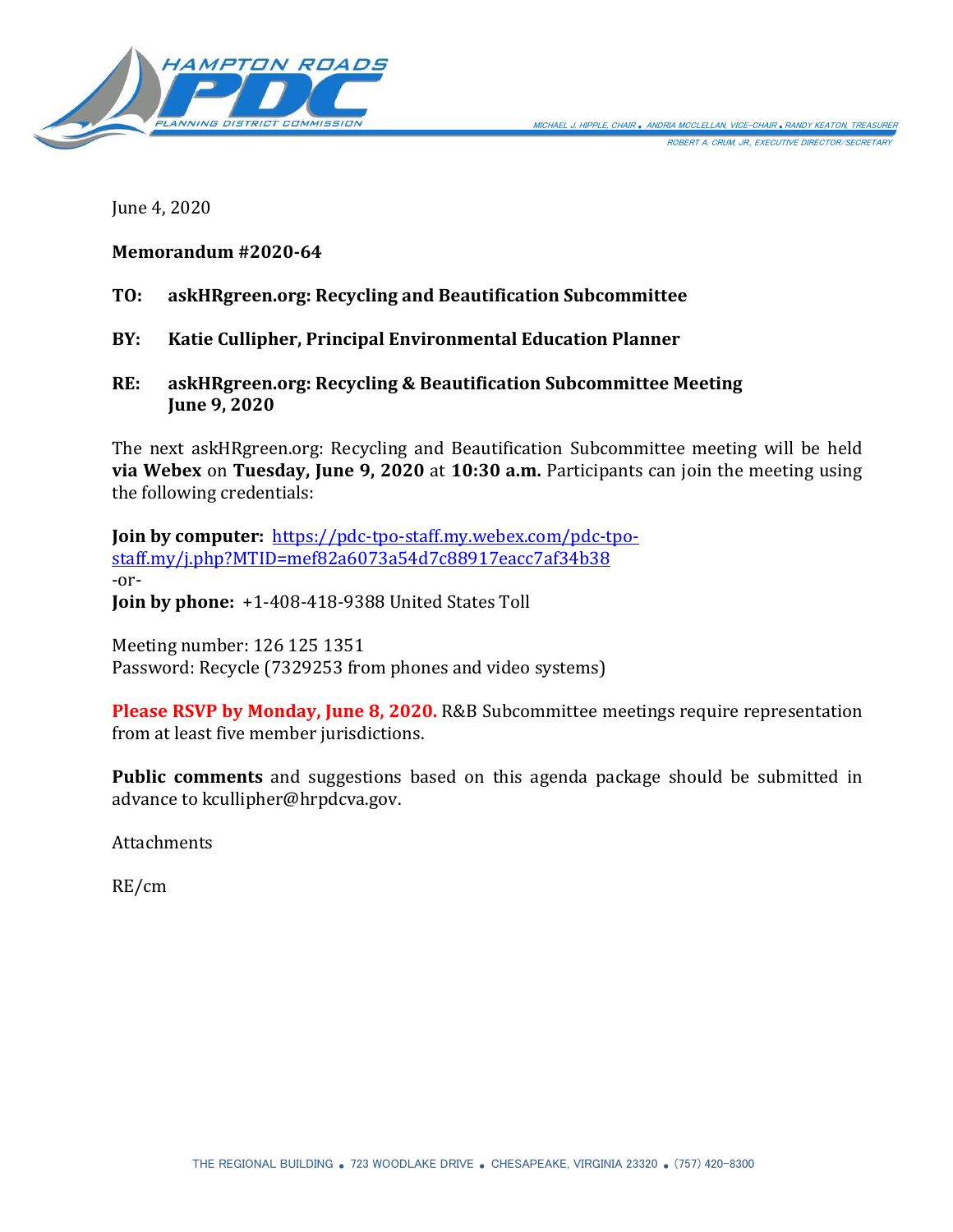#### **askHRgreen.org: Recycling and Beautification Subcommittee:**

Kathy Bew-Jones, SM Robin Moore, SU Debbie Blanton, HA Russell Pace, FR Jason Brown, CH Kristi Rines, VB Deborah Everitt, NN Tammy Rojek, WM Tonya Ford, VB **Example 2018** Erin Rountree, SU Megan Hale, CH Craig Simmons, VB Laurie Halperin, YK Sarah Sterzing, NO Jim Hill, JC Amos Taylor, PO Fleta Jackson, NO Bodina Wright, PQ Wayne Jones, SU

John C. Barnes, VB DeAnna Lawrence, IW Dan Baxter, NN Samantha McNeil, YK Evie Insley, PQ Elisabeth Wilkins, GL

#### **askHRgreen.org: Recycling and Beautification Subcommittee Copy:**

Shannon L. Alexander, A-NPDC Mike Kelley, SPSA Michael G. Baum, KVB Esi Langston, NO Joe Benedetto, RDS Kathy Russell, TFC Recycling Roger Fournier, Goodwill Henry Strickland, SPSA Tracy Hofmeyer, VPPSA

#### **HRPDC Staff:**

Matt Smith

Robert Crum Keith Cannady Katie Cullipher **Rebekah Eastep**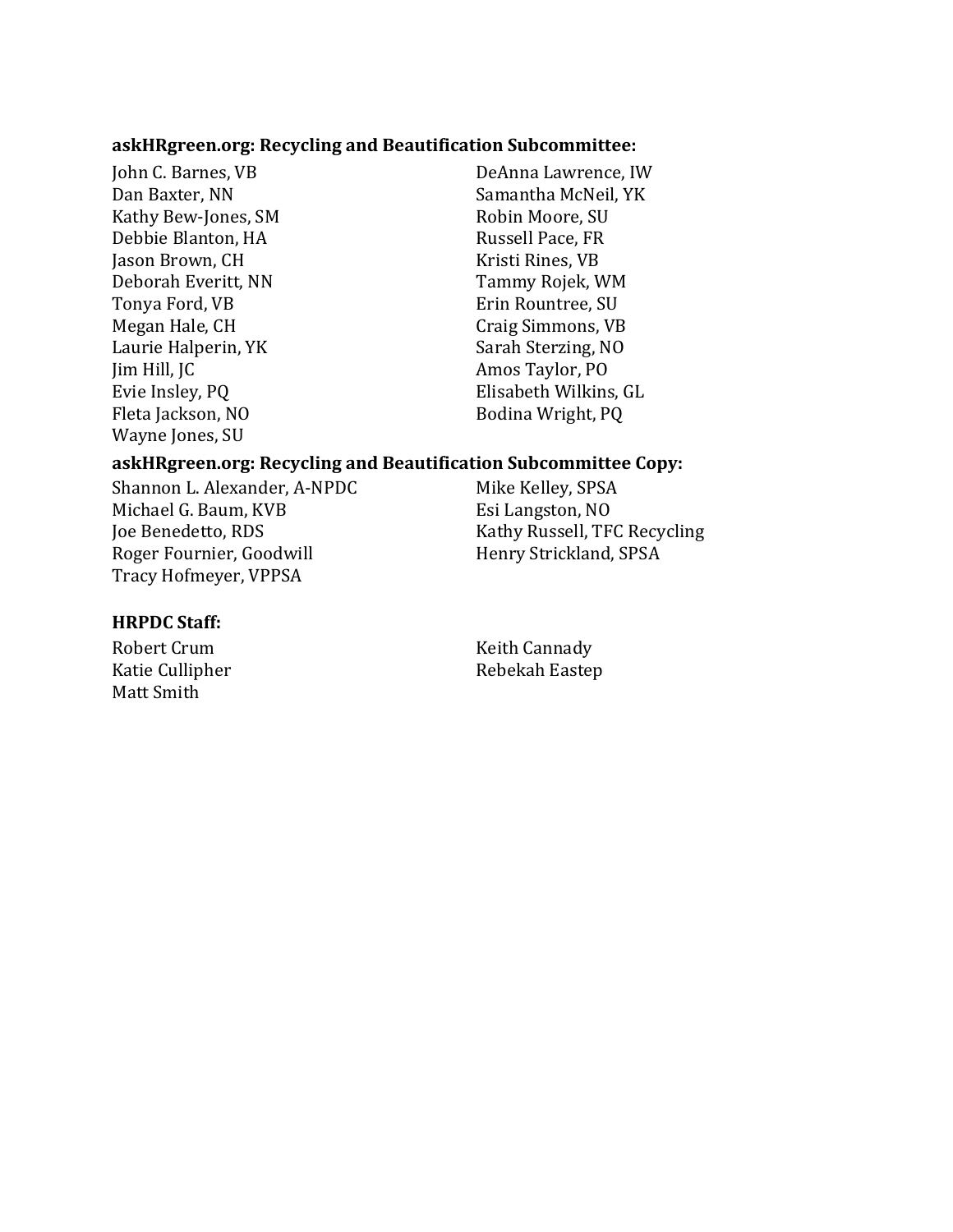# **AGENDA MEETING OF THE ASKHRGREEN.ORG: RECYCLING & BEAUTIFICATION SUBCOMMITTEE JUNE 9, 2020 10:30 AM**

*The purpose of the R&B Subcommittee shall be to promote litter control, recycling, beautification and general environmental awareness through educational projects designed to reach all sectors of our regional community.*

## **1. Public Comments**

## **2. Meeting Summary**

The summary of the May 12 meeting is attached for review and approval. Summary highlights include:

- With Dawn Oleksy leaving James City County and the role of Committee Chair, Craig Simmons now assumes the position. Samantha McNeil of York County was nominated and elected to the position of Vice-Chair to fill that vacancy for June and the FY21 fiscal year.
- The Committee discussed how to move forward with GAC cleanup events. KVB recommended selected new dates, HRPDC staff will send out a poll with potential dates for committee members to weigh in.
- The Committee discussed FY21 priorities. Regional recycling messaging rose to the top to address getting back to the basics with messaging, addressing contamination issues and public skepticism of recycling programs. A short video series could be a way to create a library of resources for all localities to use and grant funding could be used to support. Other potential initiatives include: Great American Cleanup (fall and spring), "Big Butts" cigarette litter outreach/awareness campaign, HRT bus stop litter prevention campaign, and a general litter prevention messaging/education.
- DEQ Litter Grant HRPDC staff will submit the summary report for the library lending litter kit program and submit a FY21 application for the recycling video production by the July 15 deadline.

## Attachment 1

**Action:** Approve summary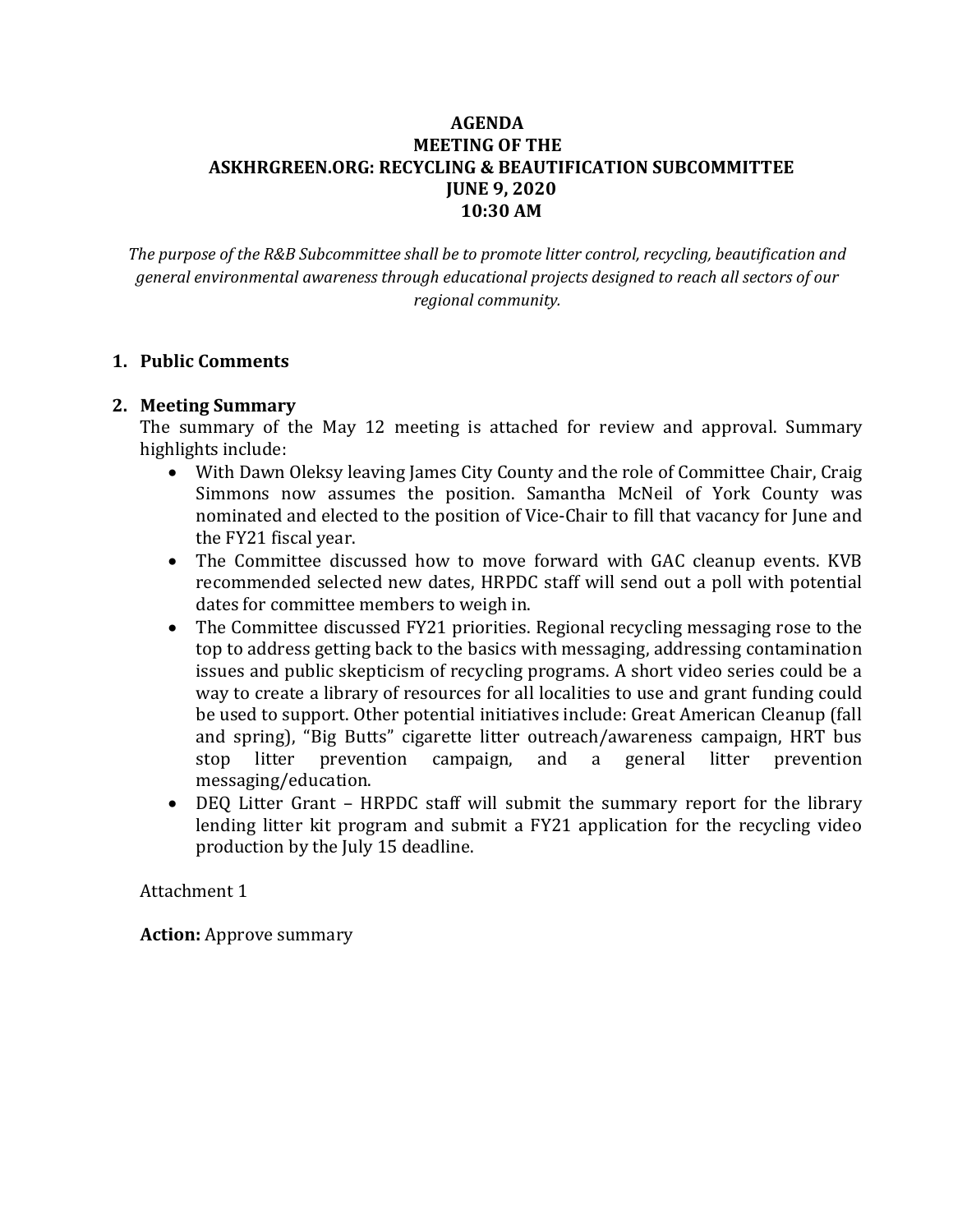# **3. askHRgreen.org Outreach Events**

The current listing of events is as follows.

| 9/12                                                                                                                                                 | Go Green Market                                                                                                                                                                                                                                                                                                                                                                                    | Yorktown       |
|------------------------------------------------------------------------------------------------------------------------------------------------------|----------------------------------------------------------------------------------------------------------------------------------------------------------------------------------------------------------------------------------------------------------------------------------------------------------------------------------------------------------------------------------------------------|----------------|
| 9/17-9/20                                                                                                                                            | Isle of Wight County Fair                                                                                                                                                                                                                                                                                                                                                                          | Windsor        |
| 10/3                                                                                                                                                 | Virginia Beach Master Gardeners Fall Gardening Festival*                                                                                                                                                                                                                                                                                                                                           | Virginia Beach |
| 10/3                                                                                                                                                 | Arlo's Shed Radio Promotion                                                                                                                                                                                                                                                                                                                                                                        | Chesapeake     |
| 10/8-10/11                                                                                                                                           | Suffolk Peanut Festival                                                                                                                                                                                                                                                                                                                                                                            | Suffolk        |
| 10/10                                                                                                                                                | Lynnhaven River Now Fall Festival*                                                                                                                                                                                                                                                                                                                                                                 | Virginia Beach |
| 10/16-10/18                                                                                                                                          | Poquoson Seafood Festival                                                                                                                                                                                                                                                                                                                                                                          | Poquoson       |
| 11/10                                                                                                                                                | Sensible Seafood Fest - Rescheduled                                                                                                                                                                                                                                                                                                                                                                | Virginia Beach |
| <b>TBD</b>                                                                                                                                           | SEVA CAI Community Association Day                                                                                                                                                                                                                                                                                                                                                                 | Virginia Beach |
|                                                                                                                                                      | *Volunteers will be needed to support attending this event.<br><b>Action:</b> Based on discussion<br><b>Great American Cleanup 2020</b><br>The Committee should continue to discuss GAC Team Up 2 Clean Up event plans fo<br>fall. HRPDC staff will provide information on the results of the survey and a final<br>should be selected. KAB recently announced the 2020 GAC would resume in accord |                |
| with local health guidance as of June 1 and run through October 18 (with an Earth Da<br>focus in September).                                         |                                                                                                                                                                                                                                                                                                                                                                                                    |                |
| <b>FY21 Priorities</b>                                                                                                                               | The Committee should continue discussing key messaging and priorities for FY21. T<br>include regional recycling messaging, cigarette litter outreach, general litter prever<br>outreach, bus stop litter prevention.<br><b>Action:</b> Based on discussion                                                                                                                                         |                |
| Grants                                                                                                                                               | DEQ Competitive Litter Prevention & Recycling Grant - The litter lending kit material<br>available for pickup from the HRPDC by appointment. HRPDC staff will be submi<br>another application for recycling videos prior to the July 15 deadline.                                                                                                                                                  |                |
| KVB 30-in-30 Grant - HRPDC staff will provide any updates on the "Big Butts" publity<br>and outreach project submitted for KVB's grant program.      |                                                                                                                                                                                                                                                                                                                                                                                                    |                |
|                                                                                                                                                      | <b>Action:</b> Based on discussion                                                                                                                                                                                                                                                                                                                                                                 |                |
| <b>Staff Reports</b><br>The current FY20 budget is attached for review. Also attached is the FY21 draft bu<br>allocations for review and discussion. |                                                                                                                                                                                                                                                                                                                                                                                                    |                |
| Attachment 7A, 7B                                                                                                                                    |                                                                                                                                                                                                                                                                                                                                                                                                    |                |
| <b>Action:</b> Based on discussion                                                                                                                   |                                                                                                                                                                                                                                                                                                                                                                                                    |                |

#### **Action:** Based on discussion

#### **4. Great American Cleanup 2020**

The Committee should continue to discuss GAC Team Up 2 Clean Up event plans for the fall. HRPDC staff will provide information on the results of the survey and a final date should be selected. KAB recently announced the 2020 GAC would resume in accordance with local health guidance as of June 1 and run through October 18 (with an Earth Day 50 focus in September).

#### **5. FY21 Priorities**

The Committee should continue discussing key messaging and priorities for FY21. Topics include regional recycling messaging, cigarette litter outreach, general litter prevention outreach, bus stop litter prevention.

#### **6. Grants**

DEQ Competitive Litter Prevention & Recycling Grant – The litter lending kit materials are available for pickup from the HRPDC by appointment. HRPDC staff will be submitting another application for recycling videos prior to the July 15 deadline.

KVB 30-in-30 Grant – HRPDC staff will provide any updates on the "Big Butts" public art and outreach project submitted for KVB's grant program.

## **7. Staff Reports**

The current FY20 budget is attached for review. Also attached is the FY21 draft budget allocations for review and discussion.